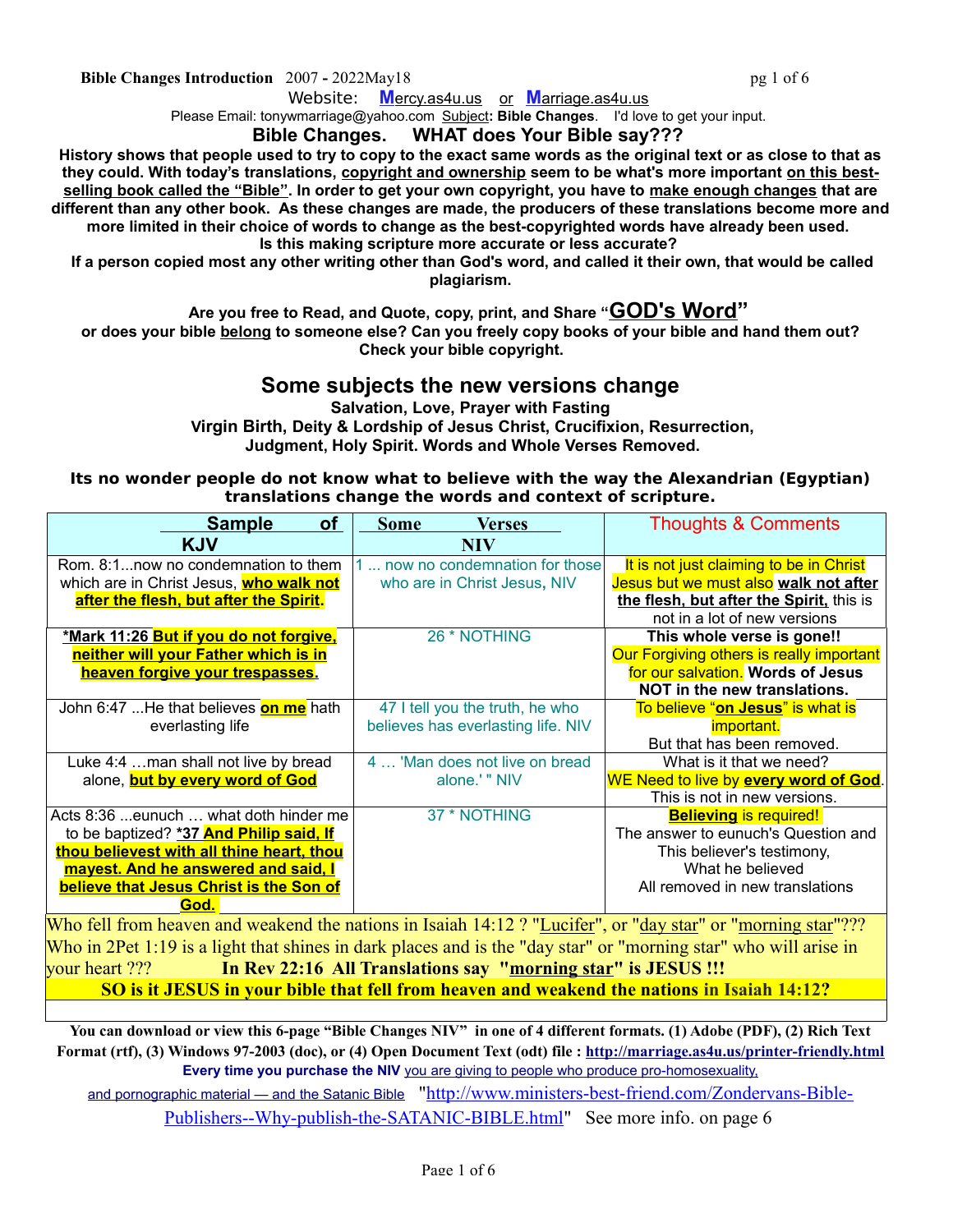Please Email: tonywmarriage@yahoo.com Subject: Bible Changes. I'd love to get your input. pg2of6

Website: **M** ercy.as4u.us or **M arriage.as4u.us** 

You can download this **[Bible Changes Chart at:](http://whatismarriagetonywpiano.weebly.com/printer-friendly-version-and-other-free-downloads)** 

**http://marriage.as4u.us/uploads/3/0/0/0/3000147/bible\_changes\_niv\_w-intro\_2018may7\_who\_fell\_from\_heaven\_1.pdf**

| ---Here is a list of some changes many N<br>new translations have. - - - The Words W<br>in <b>bold</b> type are the ones that have<br>been removed (marked X in yellow<br>columns). Is it interesting that NIV<br>translation has many like changes as<br>the Jehovah Witnesses Bible (NWT<br>marked yellow) ▶▶▶ | $\overline{\mathsf{T}}$<br>$\overline{1}$<br>9<br>$\overline{\mathbf{5}}$<br>$\overline{0}$ | $\overline{\mathsf{V}}$<br>$\overline{1}$<br>9<br>$\overline{7}$<br>3 | N KEY for yellow colums:<br>X =removed Words,<br>*=removed whole verse,<br>**=no manuscript basis<br>C=Changed to non<br>similar words<br>?=not removed but<br>questioned | Most new translations rely mainly on<br>2 Egyptian manuscripts<br>(Vaticanus B and Sinaiticus). These<br>manuscripts disagree with each<br>other in 1000s of places.<br>Can we trust the words of Jesus<br>Did Jesus say these things? |
|------------------------------------------------------------------------------------------------------------------------------------------------------------------------------------------------------------------------------------------------------------------------------------------------------------------|---------------------------------------------------------------------------------------------|-----------------------------------------------------------------------|---------------------------------------------------------------------------------------------------------------------------------------------------------------------------|----------------------------------------------------------------------------------------------------------------------------------------------------------------------------------------------------------------------------------------|
| <b>Verses listed below are</b><br>King James V.                                                                                                                                                                                                                                                                  |                                                                                             |                                                                       | <b>Verses listed below are</b><br>New International V 1973                                                                                                                | Not according to NIV and<br>NWT(Jehovah Witnesses Bible)<br><b>New World Translation</b>                                                                                                                                               |
| <b>Salvation</b>                                                                                                                                                                                                                                                                                                 |                                                                                             |                                                                       | <b>NIV</b>                                                                                                                                                                | <b>Thoughts &amp; Comments</b>                                                                                                                                                                                                         |
| <sup>**</sup> John 3:15 That whosoever believeth in <mark>l</mark>                                                                                                                                                                                                                                               | $\overline{\mathbf{x}}$                                                                     | $\mathbf{x}$                                                          | 15 that everyone who believes in                                                                                                                                          | **no manuscript basis!                                                                                                                                                                                                                 |
| him <b>should not perish</b> , but have                                                                                                                                                                                                                                                                          |                                                                                             |                                                                       | him may have eternal life. NIV                                                                                                                                            | What happens if someone does not                                                                                                                                                                                                       |
| eternal life.                                                                                                                                                                                                                                                                                                    |                                                                                             |                                                                       |                                                                                                                                                                           | believe in him?                                                                                                                                                                                                                        |
|                                                                                                                                                                                                                                                                                                                  |                                                                                             |                                                                       |                                                                                                                                                                           | Is "should not perish" an important                                                                                                                                                                                                    |
|                                                                                                                                                                                                                                                                                                                  |                                                                                             |                                                                       |                                                                                                                                                                           | thought?                                                                                                                                                                                                                               |
| **I Cor. 5:7  Christ our passover is                                                                                                                                                                                                                                                                             | $\overline{\mathbf{x}}$                                                                     | $\mathbf{x}$                                                          | 7  Christ, our Passover lamb, has<br>been sacrificed. NIV                                                                                                                 | for us (not in new translations)                                                                                                                                                                                                       |
| sacrificed for us                                                                                                                                                                                                                                                                                                |                                                                                             |                                                                       |                                                                                                                                                                           | Tells us that Christ Died for me.                                                                                                                                                                                                      |
| Mat 5.22 whosoever is angry with his                                                                                                                                                                                                                                                                             | $\mathbf{x}$                                                                                | $\mathbf{x}$                                                          | 22  anyone who is angry with                                                                                                                                              | For some causes we should be angry                                                                                                                                                                                                     |
| brother <b>without a cause</b> shall be in                                                                                                                                                                                                                                                                       |                                                                                             |                                                                       | his brother will be subject  NIV                                                                                                                                          | with our brother, but not in the new                                                                                                                                                                                                   |
| danger                                                                                                                                                                                                                                                                                                           |                                                                                             |                                                                       |                                                                                                                                                                           | versions, " <b>without a cause</b> " is gone.                                                                                                                                                                                          |
| **Matt. 9:13 I am not come to call the                                                                                                                                                                                                                                                                           | $\mathbf{x}$                                                                                | $\mathbf{x}$                                                          | 13  I have not come to call the                                                                                                                                           | Without repentance there is no                                                                                                                                                                                                         |
| righteous, but sinners to repentance.                                                                                                                                                                                                                                                                            |                                                                                             |                                                                       | righteous, but sinners." NIV                                                                                                                                              | forgiveness and no salvation.                                                                                                                                                                                                          |
|                                                                                                                                                                                                                                                                                                                  |                                                                                             |                                                                       |                                                                                                                                                                           | <b>Repentance</b> Not in new versions.                                                                                                                                                                                                 |

| Website: MercyPleasetw.weebly.com              |              |              | OR.                                           | WhatIsMarriageTonywpiano.weebly.com                   |
|------------------------------------------------|--------------|--------------|-----------------------------------------------|-------------------------------------------------------|
| **Mark 2:17  came not to call the              | $\mathbf{x}$ | $\mathbf{x}$ | 17  I have not come to call the               | Jesus came not just to call sinners, but              |
| righteous, but sinners to repentance.          |              |              | righteous, but sinners. NIV                   | to call sinners                                       |
|                                                |              |              |                                               | "to repentance". NOT in new                           |
| Mark 10:24 Children, how hard is it for        | $\mathbf{x}$ | $\mathbf{x}$ | 24  Children, how hard it is to               | , <mark>New versions make it say it's hard for</mark> |
| them that trust in riches to enter into        |              |              | enter the kingdom of God! NIV                 | everyone. BUT                                         |
| the kingdom of God!                            |              |              |                                               | Jesus said Matt 11:30 For my yoke is                  |
|                                                |              |              |                                               | easy, and my burden is light.                         |
| 1 Peter 4:1 Forasmuch then as Christ           | $\mathbf{x}$ |              | x 1 Therefore, since Christ suffered          | Who was Christ's suffering for,                       |
| hath suffered <b>for us</b> in the flesh       |              |              | in his body NIV                               | himself?                                              |
|                                                |              |              |                                               | NO! He suffered for us.                               |
| Col 1:14 In whom we have redemption            | $\mathbf{x}$ |              | $\mathsf{x}$   14 in whom we have redemption, | It is <b>through his blood</b> whereby we             |
| through his blood, even the                    |              |              | the forgiveness of sins. NIV                  | have our redemption and forgiveness.                  |
| forgiveness of sins:                           |              |              |                                               | Not In New versions.                                  |
| **Romans 10:15  How beautiful are              | $\mathbf{x}$ | $\mathbf{x}$ | 15 "How beautiful are the feet                | Not Just any good news                                |
| the feet of them that preach the gospel        |              |              | of those who bring good news!"                | It is the gospel of salvation                         |
| of peace, and bring glad tidings               |              |              | <b>NIV</b>                                    | (How we can have peace with God)                      |
|                                                |              |              |                                               | that the new versions clip.                           |
|                                                |              |              |                                               | pg2of6                                                |
| Luke 9:55-56 But He turned and                 | $\mathbf{x}$ |              | x 55 But Jesus turned and rebuked             | New versions don't tell:                              |
| rebuked them <b>and said, ye do not</b>        |              |              | them, 56 and they went to                     | What was Jesus' rebuke?                               |
| know of what spirit ye are of. 56 For          |              |              | another village. NIV                          | And Why Jesus' rebuke was                             |
| the Son of man is not come to                  |              |              |                                               | important?                                            |
| destroy men's lives, but to save               |              |              |                                               | <b>Jesus' Words</b>                                   |
| <b>them.</b> And they went to another village. |              |              |                                               | Did Jesus say these things? or not?                   |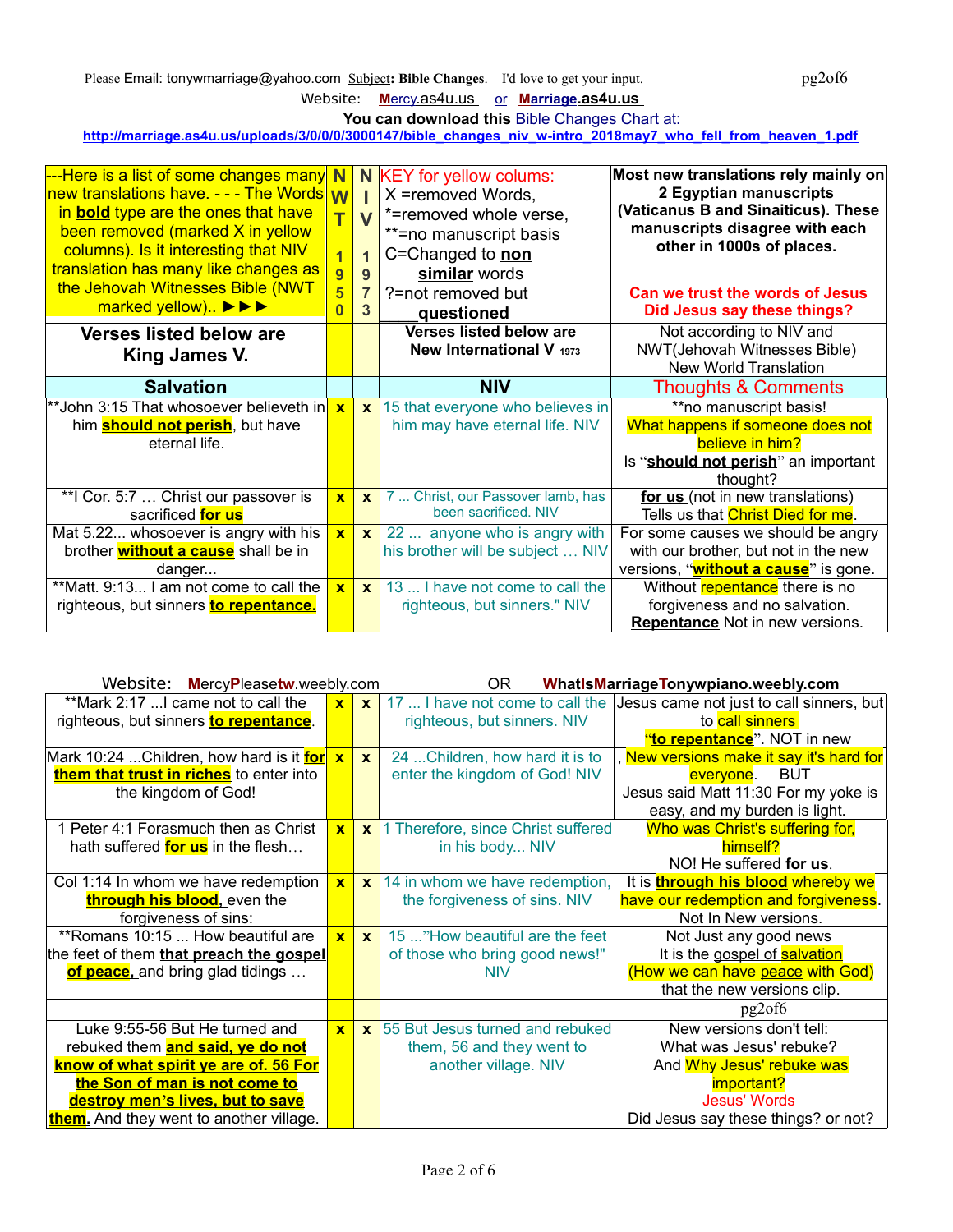| *Matt. 23:14 Woe unto you, scribes                | $\overline{?}$ | $\mathsf{X}$ | 14 * NOTHING                              | Warning Woe greater damnation                 |
|---------------------------------------------------|----------------|--------------|-------------------------------------------|-----------------------------------------------|
| and Pharisees, hypocrites! for ye                 |                |              | x                                         | <b>Jesus' Words</b>                           |
| devour widows' houses, and for a                  |                |              |                                           | Did Jesus say these things?                   |
| pretence make long prayer: therefore              |                |              |                                           |                                               |
| ye shall receive the greater                      |                |              |                                           |                                               |
| damnation                                         |                |              |                                           |                                               |
| 1 John 4:3 And every spirit that                  | $\mathbf{x}$   | $\mathbf{x}$ | <b>1John 4:3 but every spirit that</b>    | A way of knowing if a spirit is of God, is    |
| confesses not that Jesus Christ is                |                |              | does not acknowledge Jesus is             | it's' confessing that Jesus Christ is         |
| come in the flesh is not of God                   |                |              | not from God. NIV                         | <b>come in the flesh.</b> Not in new versions |
| Galatians 4:7 but a son; and if a son,            |                |              | Gal 4:7 but a son; and since              | We are made children of God and               |
| then an heir of God through Christ                |                |              | you are a son, God has made               | heirs of God through Christ. But this         |
|                                                   |                |              | you also an heir.                         | is removed in new translations.               |
| *Matt. 18:11 For the son of man is                | $\mathbf{x}$   | $\mathbf{x}$ | 11 * NOTHING                              | In This verse Jesus proclaims why he          |
| come to save that which was lost                  |                |              |                                           | came.                                         |
|                                                   |                |              |                                           | Whole verse is gone in new versions.          |
| Matthew 5:44 But I say unto you, Love             | $\mathbf{x}$   | $\mathbf{x}$ | 44 But I tell you: Love your              | bless them that curse you, do good            |
| your enemies, <b>bless them that curse</b>        |                |              | enemies and pray for those who            | to them that hate you, and pray for           |
| you, do good to them that hate you,               |                |              | persecute you, <sup>45</sup> that you may | them which despitefully use you               |
| and pray for them which despitefully              |                |              |                                           | This ALL goes with LOVING YOUR                |
| use you, and persecute you; <sup>45</sup> That ye |                |              | be sons of your Father in heaven          | <b>ENEMIES.</b>                               |
| may be the children of your Father                |                |              | NIV                                       | That ye may be the children of your           |
|                                                   |                |              |                                           | Father which is in heaven                     |
| which is in heaven                                |                |              |                                           | Did Jesus say these things?                   |

| Website: MercyPleasetw.weebly.com                                                                                                                  |              | WhatIsMarriageTonywpiano.weebly.com<br>ΟR |                                                                   |                                                                                                                                       |
|----------------------------------------------------------------------------------------------------------------------------------------------------|--------------|-------------------------------------------|-------------------------------------------------------------------|---------------------------------------------------------------------------------------------------------------------------------------|
| Love                                                                                                                                               |              |                                           | <b>NIV</b>                                                        | <b>Thoughts &amp; Comments</b>                                                                                                        |
| Luke4:18to preach the gospel to the<br>poor; he hath sent me <b>to heal the</b><br><b>brokenhearted</b> , to preach deliverance<br>to the captives | $\mathbf{x}$ |                                           | poor. He has sent me to proclaim<br>freedom for the prisoners NIV | $x$ 18  to preach good news to the "to heal the brokenhearted" is Gone<br>in new versions. Jesus' Words<br><b>Did Jesus Say This?</b> |
| I John 4:19 We love <b>Him</b> , because he<br>first loved us.                                                                                     | $\mathbf{x}$ |                                           | us. NIV                                                           | x 19 We love because he first loved to love <b>Him</b> is to obey <b>Him</b> . But not in<br>the new translations                     |

| Lord's prayer he taught disciples                 |                         |              |                                   | <b>Thoughts &amp; Comments</b>         |
|---------------------------------------------------|-------------------------|--------------|-----------------------------------|----------------------------------------|
| Luke 11:2-4 And he said unto them,                | $\mathbf{x}$            | $\mathbf{x}$ | 2-4 He said to them, "When you    | Words of Jesus - 20 words removed      |
| When ye pray, say, <b>Our</b> Father <b>which</b> |                         |              | pray, say: " 'Father, hallowed be | <b>OUR Father which art in heaven,</b> |
| art in heaven, Hallowed be thy name.              |                         |              | your name, your kingdom come.     | Thy will be done, as in heaven, so in  |
| Thy kingdom come. Thy will be done,               |                         |              | 3 Give us each day our daily      | earth.                                 |
| as in heaven, so in earth. 3 Give us              |                         |              | bread. 4 Forgive us our sins, for | deliver us from evil                   |
| day by day our daily bread. 4 And                 |                         |              | we also forgive everyone who      | This seems like important information. |
| forgive us our sins; for we also forgive          |                         |              | sins against us. And lead us not  | Did Jesus say these things?            |
| every one that is indebted to us. And             |                         |              | into temptation. ' " NIV          |                                        |
| lead us not into temptation; but deliver          |                         |              |                                   |                                        |
| us from evil                                      |                         |              |                                   |                                        |
| Matthew 6:13 And lead us not into                 | $\overline{\mathbf{r}}$ | $\mathbf{x}$ | 13 And lead us not into           | 13 words from The Lord's prayer,       |
| temptation, but deliver us from evil:             |                         |              | temptation, but deliver us from   | (1) the KINGDOM, (2) the POWER,        |
| thine is the kingdom, and the power,              |                         |              | the evil one. 'NIV                | and (3) the GLORY                      |
| and the glory, for ever. Amen                     |                         |              |                                   | All belonging to God, all removed!     |
|                                                   |                         |              |                                   | And changing deliver us "from evil" to |
|                                                   |                         |              |                                   | "from the evil one" Jesus' Words       |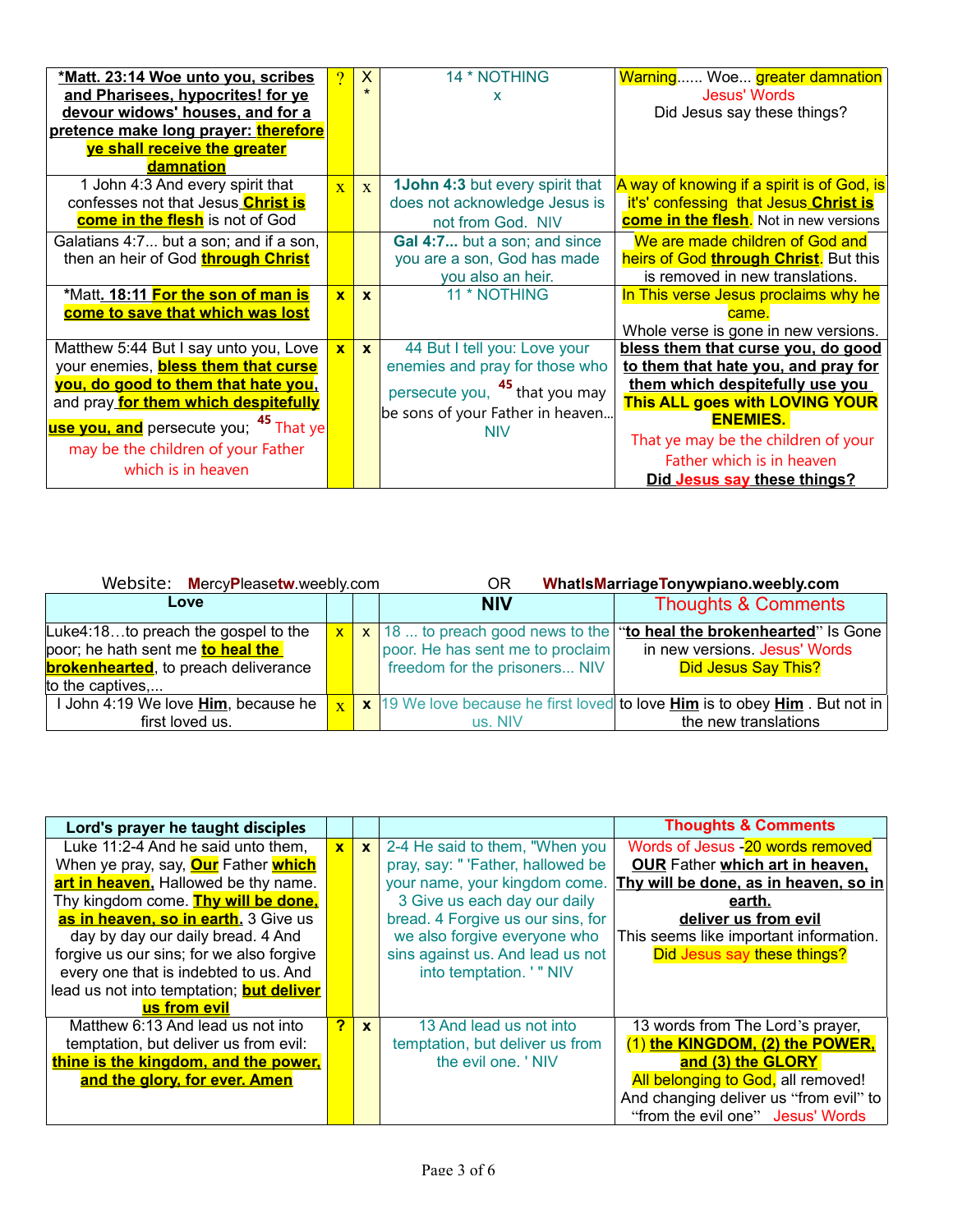| The word FASTING is removed from 4<br>of the 5 verses it is used with praying. |              |              | IS this a translation problem?<br>OR is it so we can't cast out<br><b>DEMONS?</b> | most new translations rely on 2<br>Egyptian manuscripts<br>(Vaticanus B and Sinaiticus). They<br>disagree in 1000s of places with each<br>other. |
|--------------------------------------------------------------------------------|--------------|--------------|-----------------------------------------------------------------------------------|--------------------------------------------------------------------------------------------------------------------------------------------------|
| * Matthew 17:21 this kind goes not                                             | 2            | $\mathbf{x}$ | * NOTHING                                                                         | <b>Whole Verse Gone.</b>                                                                                                                         |
| out but by prayer and fasting                                                  |              |              |                                                                                   | <b>Jesus' Words</b>                                                                                                                              |
| Mark 9:29  This kind can come forth by                                         | <u>?</u>     | $\mathbf{x}$ | 29This kind can come out only                                                     | New Versions JUST Prayer NOT and                                                                                                                 |
| nothing, but by prayer and fasting.                                            |              |              | by prayer. NIV                                                                    | fasting. Jesus' Words                                                                                                                            |
| Acts 10:30 Cornelius said,  I was                                              | $\mathbf{x}$ | $\mathbf{x}$ | 30 Cornelius answered: I was                                                      | New Versions JUST Prayer NOT                                                                                                                     |
| <b>fasting</b> until this hour and at the ninth                                |              |              | in my house praying at this hour,                                                 | fasting and prayer                                                                                                                               |
| hour I prayed                                                                  |              |              | at three in the afternoon NIV                                                     |                                                                                                                                                  |
| 1 Corinthians 7:5  that ye may give                                            | $\mathbf{x}$ | $\mathbf{x}$ | 5 that you may devote                                                             | New Versions JUST Prayer                                                                                                                         |
| yourselves to <b>fasting and</b> prayer                                        |              |              | yourselves to prayer NIV                                                          | <b>NOT fasting and prayer</b>                                                                                                                    |

| Removing proof of a virgin birth                  |                         |                | <b>NIV</b>                                         | <b>Thoughts &amp; Comments</b>               |
|---------------------------------------------------|-------------------------|----------------|----------------------------------------------------|----------------------------------------------|
| Matt 1:25 And knew her not till she had           | $\mathbf{x}$            | $\mathbf{x}$   | 25 he had no union with her until                  | "firstborn son" says something               |
| brought forth <b>her firstborn</b> son: and he    |                         |                | she gave birth to a son. And he                    | different than "a son"                       |
| called his name JESUS.                            |                         |                | gave him the name Jesus. NIV                       | $G$ 4416 πρωτοτόκος = first-born             |
| Luke 2:33 And <b>Joseph</b> and his mother        | $\overline{\mathbf{c}}$ | $\overline{c}$ | 33 The child's father and mother                   | The Greek word G2501 Ιωσήφ                   |
| (is changed to "the child's father and            |                         |                | marveled at what was said about                    | =Joseph                                      |
| mother")                                          |                         |                | him. NIV                                           | Does NOT = father                            |
| **Luke 2:43 the child Jesus tarried               | $\overline{c}$          | $\mathbf{C}$   | Luke 2:43 After the Feast was                      | The Greek word G2501 Ιωσήφ                   |
| behind in Jerusalem; and <b>Joseph</b> and        |                         |                | over, while his parents were                       | =Joseph                                      |
| his mother                                        |                         |                | returning home, the boy Jesus                      | It Does NOT = parent                         |
|                                                   |                         |                | stayed behind in Jerusalem, but                    | While it may be a correct statement it       |
|                                                   |                         |                | they were  NIV                                     | is changing what scripture says.             |
| Website:<br>MercyPleasetw.weebly.com              |                         |                | <b>OR</b>                                          | WhatIsMarriageTonywpiano.weebly.com          |
| <b>Removing Deity &amp; Lordship of</b>           |                         |                | <b>NIV</b>                                         | <b>Thoughts &amp; Comments</b>               |
| <b>Jesus Christ</b>                               |                         |                |                                                    |                                              |
| Matthew 23:8 But be not ye called                 | $\mathbf{x}$            | $\mathbf{x}$   | 8 But you are not to be called                     | So who is your master? Without               |
| Rabbi: for one is your Master, <b>even</b>        |                         |                | 'Rabbi,' for you have only one                     | "Christ" we are left to wonder who.          |
| <b>Christ</b> ; and all ye are brethren.          |                         |                | Master and you are all brothers.                   |                                              |
|                                                   |                         |                | <b>NIV</b>                                         |                                              |
| John 9:35 Jesus heard that they had               | $\overline{\mathbf{C}}$ | $\mathbf{C}$   | 35 Jesus heard that they had                       | Jesus' Words He called himself God.          |
| cast him out; he said unto him, Dost              |                         |                | thrown him out, and when he                        | New versions reduce him to man.              |
| thou believe on the Son of <b>God</b> 2316        |                         |                | found him, he said, "Do you                        |                                              |
| (changed to man 444)                              |                         |                | believe in the Son of Man?" NIV                    |                                              |
| ** John 1:27 He it is, who coming after           | $\overline{\mathbf{x}}$ |                | $\mathsf{\times}$ 27 He is the one who comes after | a witness that Jesus existed before          |
| me <b>is preferred before me</b> ,                |                         |                | me, NIV                                            | John. But NOT in new translations            |
| Luke. 9:35  This is my <b>beloved</b>             | $\mathbf c$             | $\mathbf{C}$   | 35  saying, "This is my Son,                       | The Greek word not "chosen" so the           |
| (changed to Chosen) Son: hear him.                |                         |                | who I have chosen; listen to him."                 | meaning is changed. You can choose           |
|                                                   |                         |                | <b>NIV</b>                                         | someone you do not love.                     |
| I Tim. 3:16 <b>God</b> was manifest in the        | $\mathbf{C}$            |                | $\mathsf{C}$ 35  He appeared in a body, ,          | Was he God?                                  |
| flesh,  preached unto the Gentiles,               |                         |                | was preached among the                             | Not in new translations                      |
| believed on in the world, received up             |                         |                | nations, was believed on in the                    |                                              |
| into glory                                        |                         |                | world, was taken up in glory. NIV                  |                                              |
| John 6:69 And we believe and are sure             | $\overline{\mathbf{C}}$ |                | $\mathsf{C}$ 69 We believe and know that you       | (Christ 5547= Messiah)                       |
| that thou art that <b>Christ</b> , the Son of the |                         |                | are the Holy One of God." NIV                      | (changed to Holy One, has no                 |
| living God.                                       |                         |                |                                                    | indication of <b>MESSIAH</b> or <b>Son</b> ) |
| ** John 4:42  for we have heard him               | $\overline{\mathbf{x}}$ | $\mathbf{C}$   | 42 "; now we have heard for                        | (Christ 5547= Messiah)                       |
| ourselves, and know that this is indeed           |                         |                | ourselves, and we know that this                   | (Removed in NWT) (changed to man in          |
| the Christ, the Saviour of the world.             |                         |                | man really is the Savior of the                    | NIV)                                         |
|                                                   |                         |                | world." NIV                                        | (has no indication of MESSIAH)               |
| **Romans 1:16 For I am not ashamed of x           |                         | $\mathbf{x}$   | 16 I am not ashamed of the                         | Gospel = Good message                        |
| the gospel of Christ for it is the power          |                         |                | gospel, because it is the power of                 | <b>Gospel of Christ = a salvation</b>        |
| of God unto salvation to every one that           |                         |                | God for the salvation of everyone                  | message                                      |
| believes                                          |                         |                | who believes: NIV                                  | Christ is deleted                            |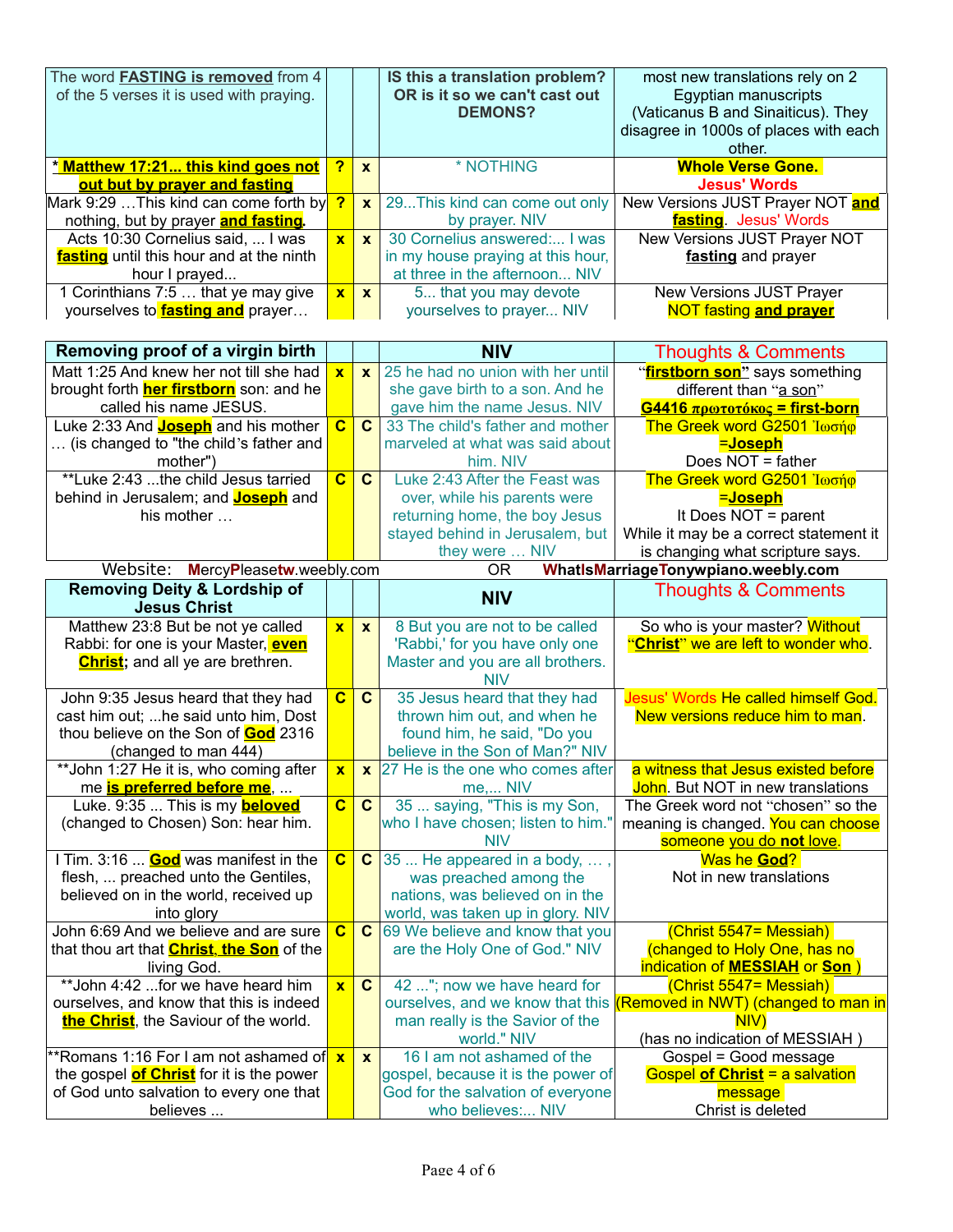| <b>Removing Deity &amp; Lordship of</b><br><b>Jesus Christ</b>                        |              | <b>NIV</b>                           | <b>Thoughts &amp; Comments</b>        |  |  |
|---------------------------------------------------------------------------------------|--------------|--------------------------------------|---------------------------------------|--|--|
| ** 1 Cor. 9:18 What is my reward then?                                                | $\mathbf{x}$ | $x$ 18 What then is my reward? Just  | Gospel = Good message                 |  |  |
| Verily that, when I preach the gospel, I                                              |              | this: that in preaching the gospel I | <b>Gospel of Christ =</b>             |  |  |
| may make the gospel <b>of Christ</b> without                                          |              | may offer it free of charge, and so  | a salvation message                   |  |  |
| charge, that I abuse not my power in the                                              |              | not make use of my rights in         | <b>Christ</b> is deleted              |  |  |
| qospel."                                                                              |              | preaching it. NIV                    |                                       |  |  |
| Website: MercyPleasetw.weebly.com<br>WhatIsMarriageTonywpiano.weebly.com<br>OR        |              |                                      |                                       |  |  |
| MORE verses, 3 columns KJV, no comments column, no NIV column,                        |              |                                      |                                       |  |  |
| words in <b>Bold type</b> removed in new versions<br>Different color for each subject |              |                                      |                                       |  |  |
| <b>Removing Deity &amp; Lordship of</b>                                               |              |                                      |                                       |  |  |
| <b>Jesus Christ</b>                                                                   |              | <b>Crucifixion and Resurrection</b>  | <b>Judgment</b>                       |  |  |
| Gal. 3:17 the covenant, that was                                                      |              | Luke 23:38 And a superscription also | Matthew 25:13 Watch therefore, for ye |  |  |

| confirmed before of God in Christ, the | was written over him in letters of       | know neither the day nor the hour  |
|----------------------------------------|------------------------------------------|------------------------------------|
| law, cannot disannul, that it should   | Greek, and Latin, and Hebrew, THIS       | wherein the Son of man cometh.     |
| make the promise of none effect.       | IS THE KING OF THE JEWS.                 |                                    |
| Galatians 4:7 but a son; and if a son, | Luk. 23:23 requiring that he might be    | Rom. 1:31 Without understanding,   |
| then an heir of God through Christ     | crucified. And the voices of them and of | covenantbreakers, without natural  |
|                                        | the chief priests prevailed.             | affection, implacable, unmerciful: |

| Rev. 12:17which keep the<br>commandments of God, and have the<br>testimony of Jesus Christ.                    | Matt. 26:60 At the last came two false<br>witnesses                                                                                                                | *Mark 9:46 where their worm dieth<br>not and the fire is not quenched."                                                                                                       |
|----------------------------------------------------------------------------------------------------------------|--------------------------------------------------------------------------------------------------------------------------------------------------------------------|-------------------------------------------------------------------------------------------------------------------------------------------------------------------------------|
| Rom14:10for we shall all stand before<br>the judgment of <b>Christ</b> . (changed to<br>God)                   | *Mark 15:28 And the scripture was<br>fulfilled, which saith, And he was<br>numbered with the transgressors.                                                        | 2Pet. 2:17to whom the mist of<br>darkness is reserved for ever.                                                                                                               |
| Mat 24:36 my father to the father<br>Joh 6:65 my father<br>Joh 8:28 $my$ father<br>Joh 18:11 my father         | Lu 23:25 he released <i>unto them</i> him<br>that for sedition and murder was cast<br>into prison, whom they had desired; but<br>he delivered Jesus to their will. | 1 Tim 6:5 Perverse disputings of men of<br>corrupt minds, and destitute of the truth,<br>supposing that gain is godliness: from<br>such withdraw thyself.                     |
| Joh 8:38 my father<br>Joh 10:17 my father<br>Joh 10:32 my father                                               | Luke 22:64they blindfolded him, they<br>struck him on the face, and asked<br>him, saying, Prophesy, who is it that hit<br>thee?                                    | Mark 9:45  it is better for thee to enter<br>halt into life, than having two feet to be<br>cast into hell, into the fire that never<br>shall be quenched:                     |
| Joh 14:12 my father<br>Joh 14:28 my father<br>Joh 16:10 my father                                              | *Luke 23:17 For of necessity he must<br>release one unto them at the feast.                                                                                        |                                                                                                                                                                               |
| John 20:17 my father<br>**Luke 22:31 And the Lord said Simon,<br>behold, Satan hath desired to have you,       | Matt. 27:35 that it might be fulfilled<br>which was spoken by the prophet.<br>They parted my garments among<br>them, and upon my vesture did they<br>cast lots.    | Matt. 18:35 So likewise shall my<br>heavenly Father do also unto you, if ye<br>from your hearts forgive not every one<br>his brother their trespasses.                        |
| 2Cor 4:6  to give the light of the<br>knowledge of the glory of God in the<br>face of <b>Jesus</b> Christ.     | <b>The Holy Spirit</b>                                                                                                                                             | Matthew 20:16 So the last shall be first,<br>and the first last: for many be called.<br>but few chosen.                                                                       |
| Acts 19:10  so that all they which dwelt<br>in Asia heard the word of the Lord<br>Jesus, both Jews and Greeks. | 1 Pet. 1:22 Seeing ye have purified your<br>souls in obeying the truth through the<br>Spirit unto unfeigned love                                                   | 1Cor. 11:29 For he that eateth and<br>drinketh unworthily, eateth and drinketh<br>damnation to himself not discerning the<br>Lord's body,                                     |
| ** Acts 19:10so that all they which<br>dwelt in Asia heard the word of the Lord<br>Jesus, both Jews and Greeks | John 7:39for the Holy Ghost was not<br>yet given; because that Jesus was not<br>yet                                                                                | Luke 4:8 And Jesus said unto him, Get<br>thee behind me Satan: for it is written,<br>Thou shalt worship the Lord thy God                                                      |
| Col. 1:2 Grace be unto you,  from God<br>our Father and the Lord Jesus Christ.                                 | Acts 8:18  Simon saw that through<br>laying on of the apostles' hands the                                                                                          | Luke 17:3 Take heed to yourselves: If<br>thy brother trespass <b>against thee</b> ,<br><b>Holy</b> Ghost was given, he offered them rebuke him; and if he repent, forgive him |